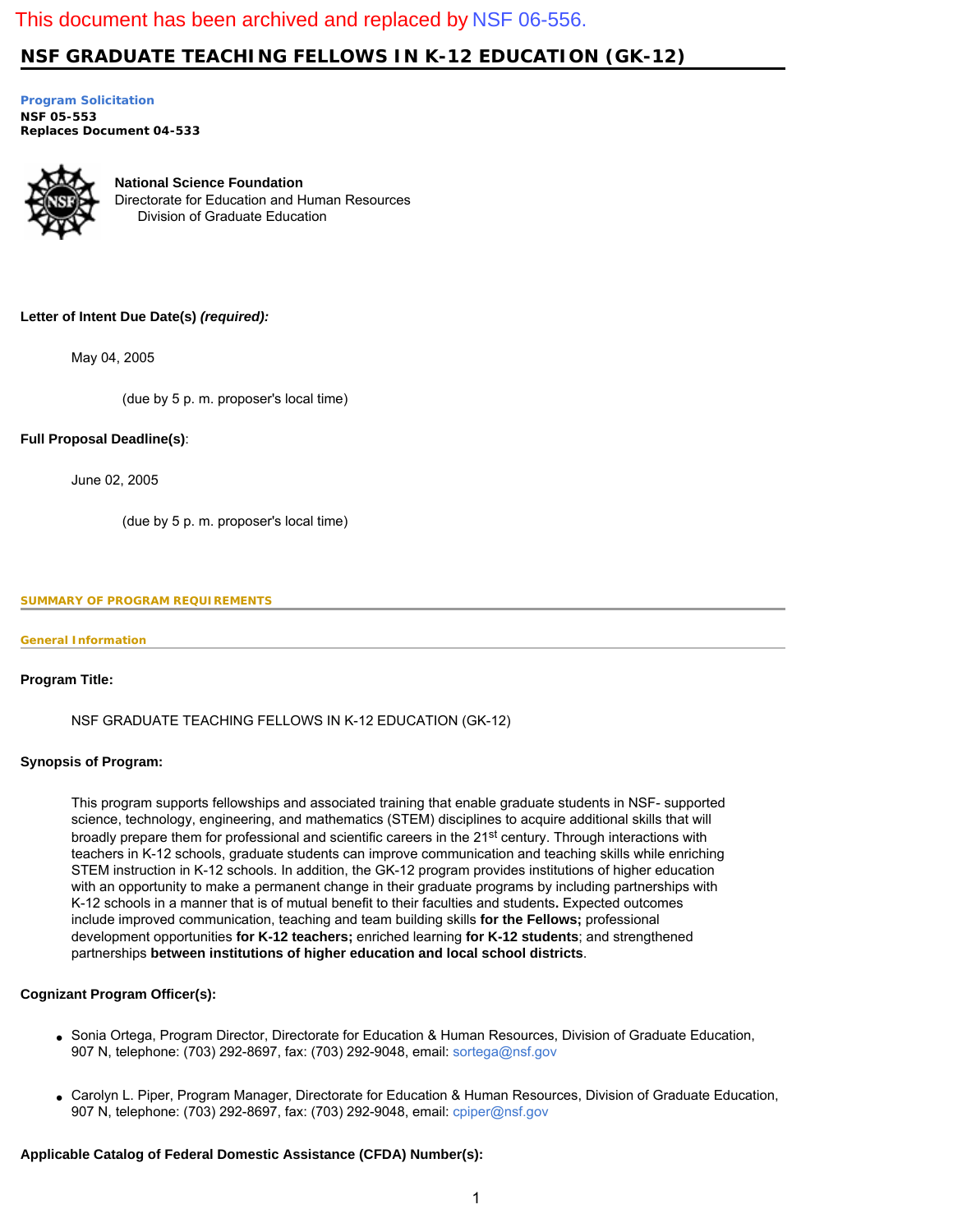- 47.074 --- Biological Sciences
- 47.070 --- Computer and Information Science and Engineering
- 47.076 --- Education and Human Resources
- $-47.041 -$ Engineering
- 47.050 --- Geosciences
- 47.049 --- Mathematical and Physical Sciences
- 47.078 --- Office of Polar Programs
- 47.075 --- Social, Behavioral and Economic Sciences

### **Eligibility Information**

● **Organization Limit:** 

Only academic institutions in the United States and its territories that grant masters or doctoral degrees in STEM disciplines supported by the National Science Foundation (NSF) may submit Proposals.

- **PI Eligibility Limit:** The PI must be a faculty member at the lead institution in a STEM discipline.
- **Limit on Number of Proposals:** 1. One per institution, either Track 1 or Track 2 for any one competition.

### **Award Information**

- **Anticipated Type of Award:** Continuing Grant
- **Estimated Number of Awards:** 28 including Track 1 and Track 2 awards
- **Anticipated Funding Amount:** \$19,000,000 approximately in FY 2006 (pending availability of funds.)

# **Proposal Preparation and Submission Instructions**

### **A. Proposal Preparation Instructions**

- **Letters of Intent:** Submission of Letters of Intent is required. Please see the full text of this solicitation for further information.
- **Full Proposal Preparation Instructions:** This solicitation contains information that supplements the standard Grant Proposal Guide (GPG) proposal preparation guidelines. Please see the full text of this solicitation for further information.

#### **B. Budgetary Information**

- **Cost Sharing Requirements:** Cost Sharing is not required.
- **Indirect Cost (F&A) Limitations:** Not Applicable.
- **Other Budgetary Limitations:** Other budgetary limitations apply. Please see the full text of this solicitation for further information.

#### **C. Due Dates**

- **Letters of Intent** *(required)***:**
	- May 04, 2005

(due by 5 p. m. proposer's local time)

- **Full Proposal Deadline Date(s)**:
	- June 02, 2005
		- (due by 5 p. m. proposer's local time)

#### **Proposal Review Information**

● **Merit Review Criteria:** National Science Board approved criteria. Additional merit review considerations apply. Please see the full text of this solicitation for further information.

#### **Award Administration Information**

- **Award Conditions:** Standard NSF award conditions apply.
- <span id="page-1-0"></span>● **Reporting Requirements:** Additional reporting requirements apply. Please see the full text of this solicitation for further information.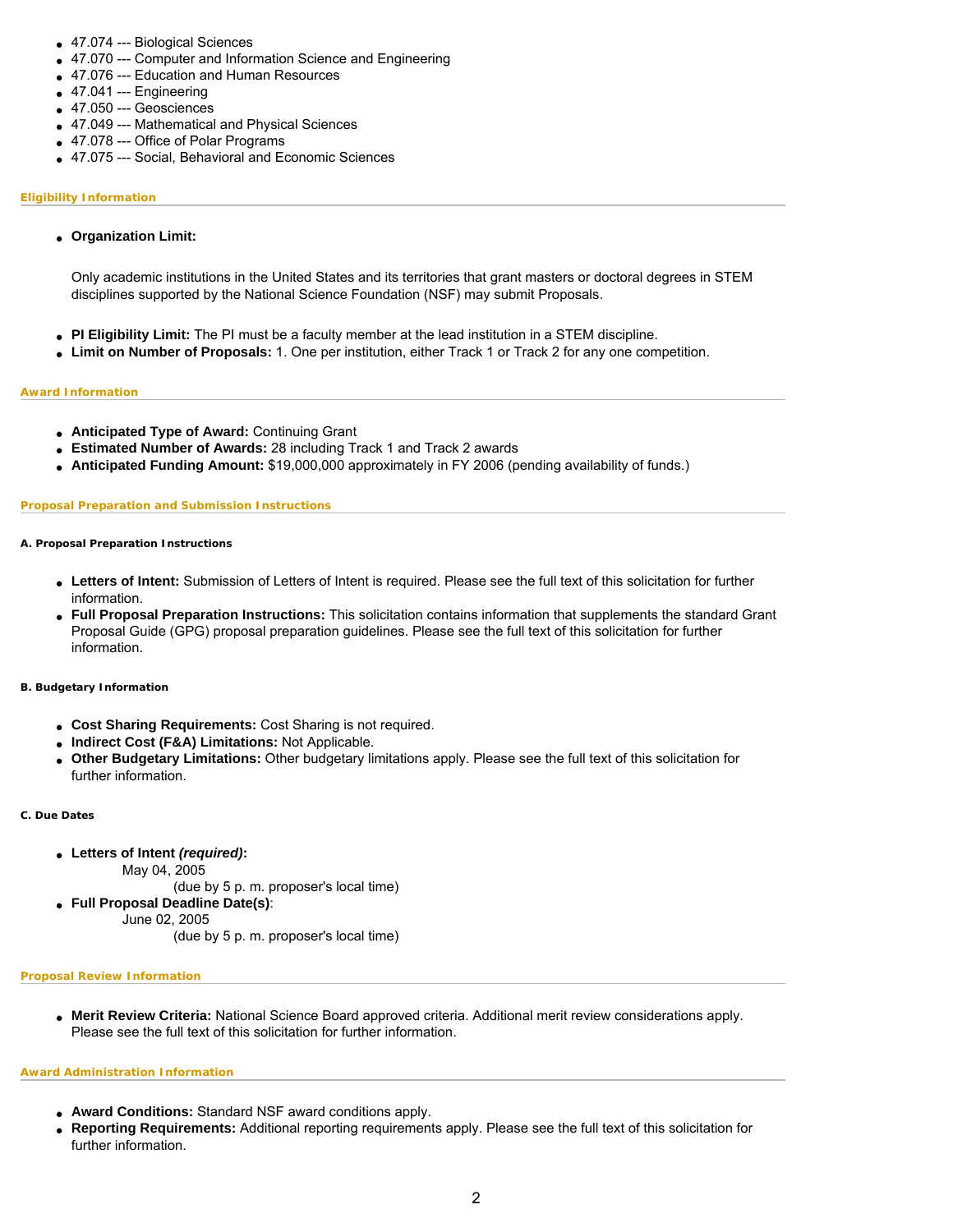**[Summary of Program Requirements](#page-0-0)**

- I. **[Introduction](#page-2-0)**
- II. **[Program Description](#page-2-1)**
- III. **[Eligibility Information](#page-3-0)**
- IV. **[Award Information](#page-4-0)**

# V. **[Proposal Preparation and Submission Instructions](#page-4-1)**

- A. [Proposal Preparation Instructions](#page-4-1)
- B. [Budgetary Information](#page-8-0)
- C. [Due Dates](#page-8-1)
- D. [FastLane Requirements](#page-9-0)

# VI. **[Proposal Review Information](#page-9-1)**

- A. [NSF Proposal Review Process](#page-9-2)
- B. [Review Protocol and Associated Customer Service Standard](#page-11-0)

# VII. **[Award Administration Information](#page-11-1)**

- A. [Notification of the Award](#page-11-2)
- B. [Award Conditions](#page-11-3)
- C. [Reporting Requirements](#page-12-0)

# VIII. **[Contacts for Additional Information](#page-12-1)**

IX. **[Other Programs of Interest](#page-12-2)**

# <span id="page-2-0"></span>**I. INTRODUCTION**

The National Science Foundation (NSF) recognizes that graduate students in science, technology, engineering and mathematics (STEM) must be prepared with the necessary skills to face the career challenges of the 21<sup>st</sup> century. NSF also recognizes that STEM graduate students can contribute to the national effort to advance science education in K-12 schools through partnerships with K-12 teachers. These partnerships offer graduate students an opportunity to improve their teaching and communication skills while at the same time improving STEM content and teaching at the K-12 level. To support these opportunities, NSF continues to offer the Graduate Teaching Fellows in K-12 Education (GK-12) program.

Through the GK-12 program, institutions of higher education have an opportunity to make a permanent change in their graduate education programs and to create strong and enduring partnerships with K-12 schools.

GK-12 is one of three major fellowship/traineeship programs offered and managed by NSF's Division of Graduate Education (DGE) in the Directorate for Education and Human Resources (EHR). GK-12 is an NSF-wide activity supported by the Directorates for Social Behavioral and Economic Sciences (SBE), Computer and Information Science and Engineering (CISE), Biological Sciences (BIO), Education and Human Resources (EHR), Engineering (ENG), Geosciences (GEO), Mathematical and Physical Sciences (MPS), the Office of Polar Programs (OPP), and the Office of International Science and Engineering (OISE). Additional information concerning the program can be found in the GK-12 website. [http://www.nsf.gov/](http://www.nsf.gov/funding/education.jsp?org=DGE&fund_type=4) [funding/education.jsp?org=DGE&fund\\_type=4](http://www.nsf.gov/funding/education.jsp?org=DGE&fund_type=4).

### <span id="page-2-1"></span>**II. PROGRAM DESCRIPTION**

The objectives of the GK-12 program are: 1) to support highly qualified graduate students in NSF- supported STEM disciplines through Fellowships to provide them with an opportunity to acquire additional skills that will broadly prepare them for professional and scientific careers in the 21<sup>st</sup> century; 2) to improve STEM instruction in K-12 schools; and 3) to provide institutions of higher education with an opportunity to make a permanent change in their graduate programs by including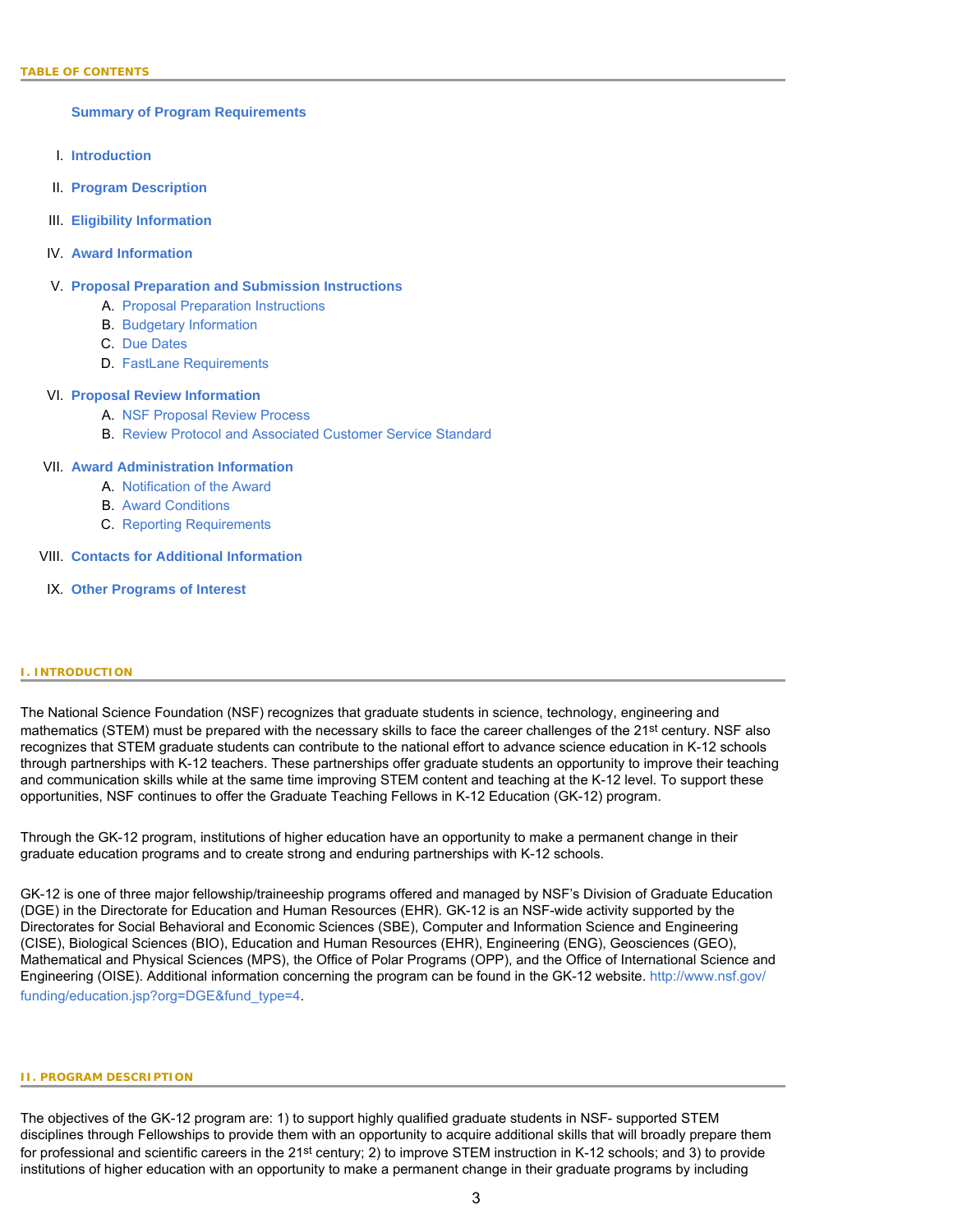partnerships with K-12 schools in a manner that is of mutual benefit to their faculties and students.

Expected project outcomes include:

- improved communication, teaching and team building skills for Fellows;
- content gain and professional development opportunities for GK-12 Teachers;
- enriched learning by K-12 students;
- incorporation of GK-12 like activities as an integral part of the institution's graduate programs in STEM;
- strengthened partnerships between higher education institutions and local school districts; and
- documentation of project outcomes and activities that can be used to improve graduate education.

GK-12 Fellows, selected by awardee institutions, will work directly with GK-12 Teachers in and out of the classroom to, for example: connect K-12 learning to scientific methods needed for further study in STEM disciplines; provide role models for future STEM professionals; enhance GK-12 teachers' content knowledge and understanding of principles of mathematics and the sciences; and jointly design and deliver K-12 science and mathematics instruction.

The Foundation offers two tracks within the GK-12 program: Track 1 (initial track) designed for new projects, and Track 2 (follow on track) designed for past or current projects to build, expand and improve on the initial experiences, to build sustaining features of their STEM graduate education programs, and to disseminate models for the nation. Awards within each track are not renewable.

Principal Investigators (PIs), school administrators, GK-12 Teachers and STEM faculty must work together in the development of the GK-12 proposal. It is strongly recommended that a partnership among all potential parties involved in the proposed project be developed early. For example, PIs and school administrators are encouraged to discuss such issues as the types of incentives and resources necessary to support participation of teachers in GK-12 projects and the projects that will best serve the needs of the participating schools and teachers.

Although training activities on the campus of an institution of higher education may be part of the project plan, it is expected that the preponderance of Fellows' activities with teachers and students will occur in K-12 schools. PIs are encouraged to establish collaborative arrangements with other institutions (e.g. industry, non-profit organizations, and museums) to support their activities.

# <span id="page-3-0"></span>**III. ELIGIBILITY INFORMATION**

# A. Institutions\*

Academic institutions in the United States and its territories that grant masters or doctoral degrees in STEM disciplines supported by NSF are eligible to apply. Projects may involve more than one institution, but a single institution must accept overall management responsibility. In any one competition, an institution may submit only one proposal as lead from either a single-institution or from a multi-institutional proposal, and this includes Track 1 or Track 2.

Non-academic institutions, industry, non-profit organizations and museums may serve as collaborating organizations.

\*An institution is defined as a separate legal and fiscal entity, whether at the central or system level, or branch campus level, which can receive awards and which is separately and consistently identified at that level for federal research and development reporting purposes through a Federal Entity Number. NSF institution codes ARE NOT entity numbers.

# B. Project Focus

Projects involving any of the STEM fields normally supported by NSF are eligible. Projects may draw participants from two or more departments within one institution or from more than one institution.

# C. Principal Investigator

The PI must be a faculty member at the lead institution in a STEM discipline supported by NSF and should serve as the director of the GK-12 project. Any appropriate faculty or administrator at universities, K-12 schools or partnership institutions may serve as Co-PI.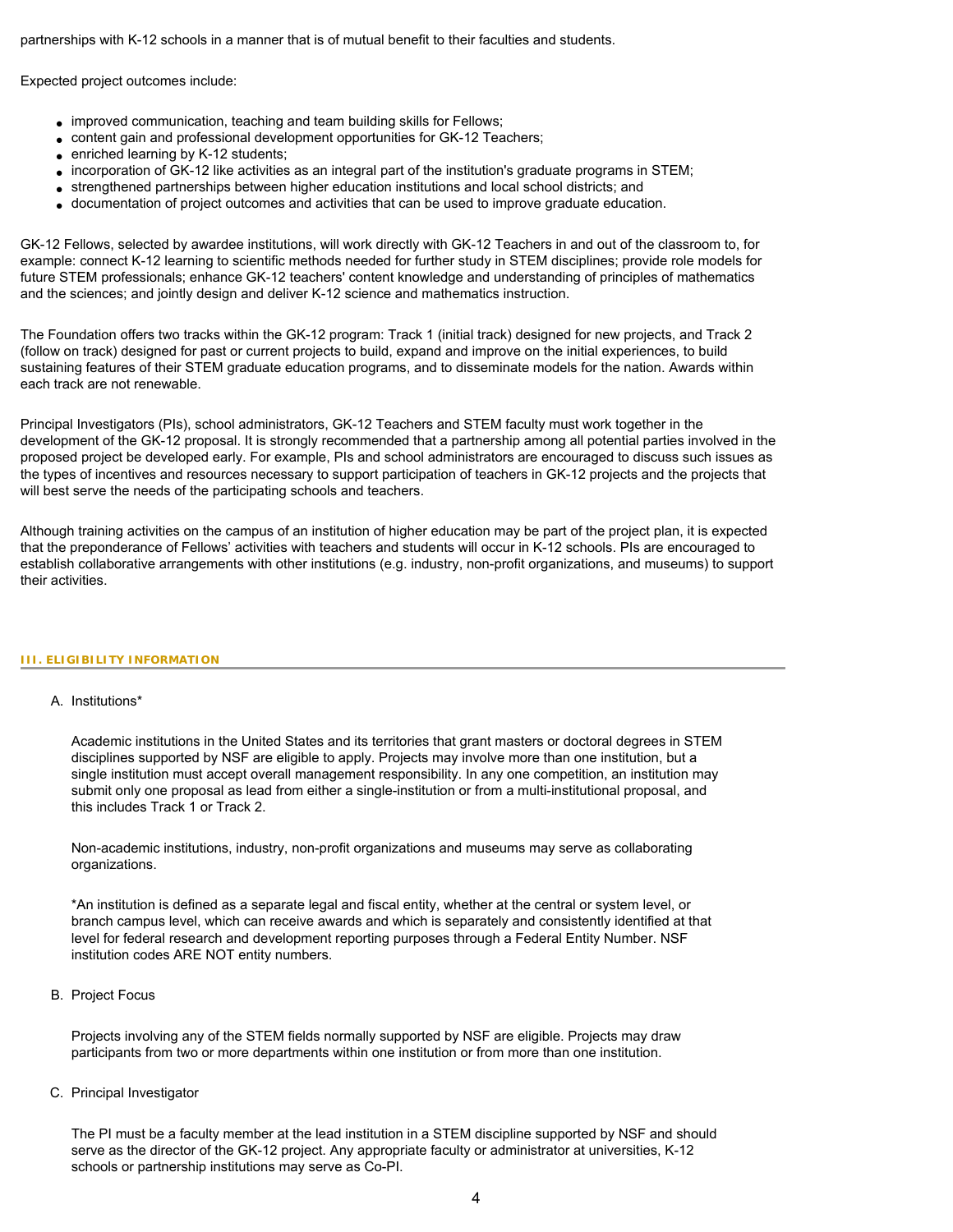# D. Graduate Fellows

GK-12 Fellows will be selected by awardee institutions. They must be full time graduate students enrolled in STEM programs during their tenure as Fellows. In addition, they must be citizens, nationals or permanent residents of the United States. Foreign students who hold student visas are not eligible.

E. GK-12 Teachers

GK-12 Teachers should have sufficient experience in pedagogy to help improve the communication and teaching skills of the GK-12 Fellows.

# <span id="page-4-0"></span>**IV. AWARD INFORMATION**

# A. Number and Size of Awards

The number and size of awards will vary depending upon the scope of projects and availability of funds. It is anticipated that approximately 28 total institutional awards will be made. Track 1 awards will range from \$300,000 to \$660,000 per year for up to three years. Track 2 awards will be for a total of up to five years with decreasing amounts each year as the institutional support increases; the amount in any one year not to exceed \$500,000 and the total award not to exceed \$2 million dollars.

The anticipated funding amount in FY 2006 is \$19 million.

# B. Stipends and Allowances

The stipend for a graduate student will be \$30,000 for a 12-month tenure pending availability of funds. NSF also provides a cost-of-education allowance for tuition, health insurance, and normal fees of \$10,500 per year per student (for 12 months). If this allowance is not fully required, then it may be used to support other GK-12 student-related activities.

All Fellows will spend a minimum of ten hours per week providing direct assistance to K-12 Teachers and five hours of preparation outside of the classroom.

The stipends for GK-12 Teachers may be up to 15% of the funds allocated for a Fellow's stipend (i.e. 15% of \$30,000 or \$4,500 per year). The stipends for GK-12 Teachers may support participation in summer educational institutes, travel support for professional meetings, involvement in weekend and evening workshops, and after-hours mentoring of Fellows through the project.

# <span id="page-4-1"></span>**V. PROPOSAL PREPARATION AND SUBMISSION INSTRUCTIONS**

# **A. Proposal Preparation Instructions**

# **Letters of Intent** *(required):*

A Letter of Intent is required for all Track 1 and Track 2 proposals including those who were declined in previous years and are re-applying to the program. The Letter of Intent is not a preliminary proposal. It is a brief narrative that must include: 1) overview of the proposed project (indicate whether the project is Track 1 or Track 2); 2) principal investigator and list of faculty participants including their disciplines/departments and institutional affiliation; 3) K-12 school district participants and their affiliation; 4) disciplines to be covered by GK-12 Teachers and GK-12 Fellows; 5) Grade band: high school, middle school or elementary grades; and 6) Project setting: rural, urban, suburban.

Letters of Intent will be used by the program to guide the selection of reviewers. PIs should not expect feedback on their Letters of Intent beyond acknowledgement of their receipt.

Letters of Intent must be submitted via FastLane [\(www.fastlane.nsf.gov\)](http://www.fastlane.nsf.gov/) and must be received by May 4, 2005.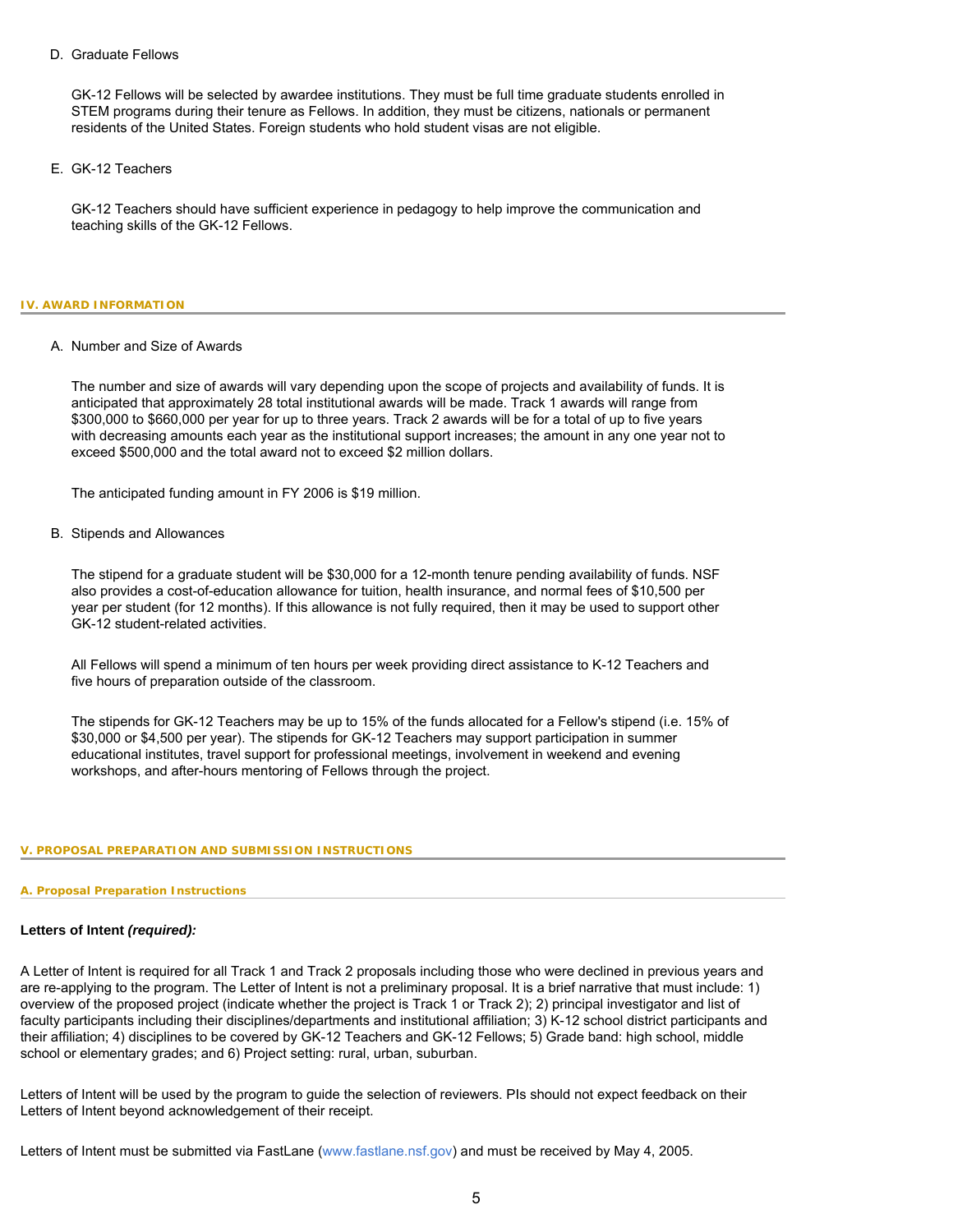# **Full Proposal Instructions:**

Proposals submitted in response to this program announcement/solicitation should be prepared and submitted in accordance with the general guidelines contained in the NSF *Grant Proposal Guide* (GPG). The complete text of the GPG is available electronically on the NSF Website at: [http://www.nsf.gov/cgi-bin/getpub?gpg.](http://www.nsf.gov/cgi-bin/getpub?gpg) Paper copies of the GPG may be obtained from the NSF Publications Clearinghouse, telephone (703) 292-7827 or by e-mail from [pubs@nsf.gov.](mailto:pubs@nsf.gov)

The following instructions supplement the GPG guidelines:

Proposals must contain the following elements in the order indicated. Proposals that do not strictly adhere to the specified page and font limitations (given below) will be ineligible for consideration and will be returned without review.

- 1. **COVER SHEET FOR PROPOSALS**: Proposers must identify the program solicitation number stated at the beginning of this document in the program solicitation block on the proposal Cover Sheet. In the title section of the Cover Sheet, enter either "Track 1, GK-12" or "Track 2, GK-12" at the beginning of the proposal title.
- 2. **PROJECT SUMMARY**: This section, limited to one single-spaced page, prepared in a standard font (no smaller than Times New Roman 12), must be suitable for publication and should contain two sections (see below): 1) a List of Project Elements, followed by 2) a Project Summary . In addition, Track 2 proposals should specifically include a short summary of significant outcomes of their Track 1 project.

List of Project Elements

Title of Project: Institution: PI/Co-PI: Number of Graduate Fellows per year:

Number of K-12 classes anticipated to be served/year: Number of K-12 Teachers working with the Fellows: School District Partners: Target audience of the project (K-12 grade-band): Setting: Urban, suburban or rural NSF supported disciplines involved:

Project Summary: Include a brief description of the project, objectives, activity theme(s), and innovative aspects of the project. Indicate how Fellow-teacher partnerships will be initiated and enhanced during the lifetime of the project. Describe the nature of activities planned for the K-12 classes participating. **Explicitly indicate in clearly labeled sections the intellectual merit and broader impacts of the project proposed. NSF will return without review proposals that fail to address both of these criteria in the summary.** Include benefits to be achieved by all participants in the enterprise, the Fellows, teachers, K-12 students, and K-12 and higher education institutions. If the proposal is funded, NSF staff will edit the Project Summary, and will publish it along with abstracts of other awards.

- 3. **PROJECT DESCRIPTION**: This section is limited to 15 single spaced pages including any visual materials. It must be prepared in standard font no smaller than Times New Roman 12. The Project Description should include the following subsections (a-h):
	- a. **Results from Prior NSF Support**: Provide information about relevant funding that the PI or co-PI(s) received during the past five years related to GK-12 activities. For each project cited indicate the NSF award number, amount and period of support and PIs, co-PIs, and/or partner organizations involved. Indicate how the proposed project is different than previously funded NSF proposals.
	- b. **Goals and Objectives**: Provide the conceptual focus, goals, and objectives of the project. Describe the activities that will form the foundation for the project.
	- c. **Project Plan**: It is important to indicate in this section not only what activities will be conducted but also how they will be implemented. Include disciplines addressed and mechanisms of operation. Indicate the number of Fellows that will be available in any given school district and the specific schools involved. Indicate how the Fellows will be recruited, selected and assigned to schools and classes. Outline plans to prepare Fellows to serve as resources to GK-12 Teachers. Incorporate training activities for Fellows from disciplinary or multidisciplinary fields, integrating established mathematics and science standards. Clearly state what the Fellows will be doing and how they will enhance K-12 STEM instruction in the specified school district,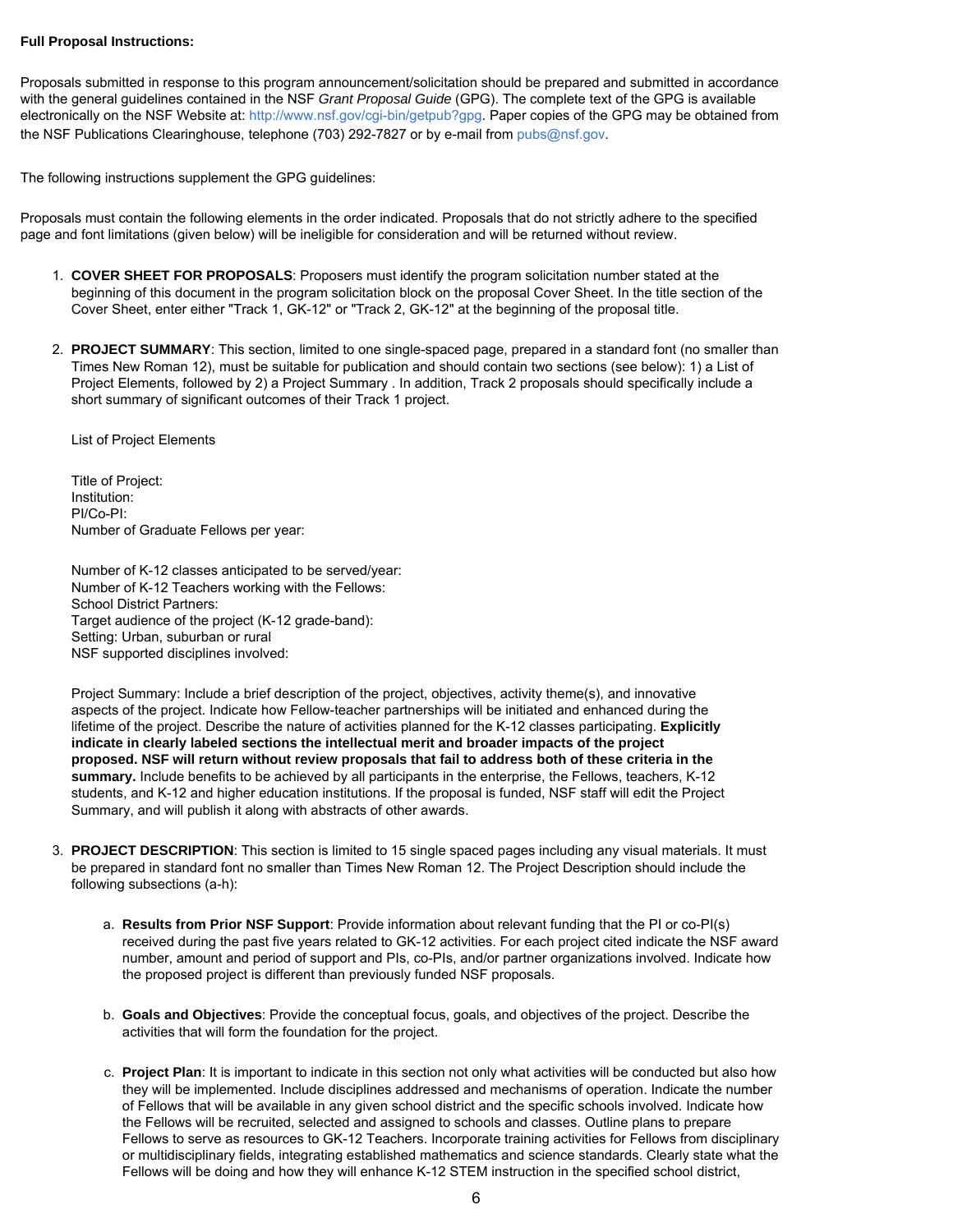including as appropriate, their role in implementing inquiry-based instructional strategies and materials. Describe introductory workshops and professional development activities for GK-12 Teachers.

Describe the level and type of participation by the institution(s) of higher education, K-12 school district(s), and any collaborating organization(s). Indicate any relevant history of the higher education department(s) in K-12 involvement and how the proposed activities will be aligned with educational needs of K-12 schools. Describe implementation plans involving special populations in K-12 schools (e.g. women, underrepresented minorities, students at risk, with disabilities, with English as second language, etc.).

Clarify in sufficient detail the benefits to Fellows, GK-12 Teachers, universities and K-12 schools.

Include plans to incorporate GK-12 like activities as an integral part of STEM graduate programs.

- d. **Recruitment and Selection**: Describe plans and procedures for the recruitment and selection of Fellows, including specific provisions for success with women, underrepresented minorities and persons with disabilities. Provide reasonable estimates of the number of potential Fellows eligible and likely to be interested in participating. Also describe plans for the recruitment and selection of GK-12 Teachers.
- e. **Organization, Management, and Institutional Commitment**: The Principal Investigator (PI) will have overall responsibility for the administration of the award, the management of the project, and interactions with the NSF. The PI and the home institution are expected to develop an administrative structure that enables faculty, GK-12 teachers, school administrators, Fellows, and others involved in the group effort to interact productively during the award period. The PI is expected to be an integral participant in the education and training activities of the GK-12 project. Include plans and procedures for the development of a management team for the proposed activity indicating how the responsibilities among team members will be allocated (e.g. who will select the Fellows, who will coordinate activities of Fellows and GK-12 Teachers).

Include assurances from the institution of higher education that the NSF funds will not supplant extant financial resources assigned to science and mathematics education and provide similar assurances from the school district in the statement from the superintendent of the K-12 district described below.

Describe how the activities will be sustained after the period of NSF funding. Provide a clear statement elaborating which of the proposed activities are likely to be institutionalized by the end of the grant period, and which of the proposed activities will require further sources of support in order to be continued.

- f. **Evaluation**: Describe an evaluation plan, including the performance indicators and other specific measures that will be used by the project team to assess the project's success in meeting its goals and objectives. Although each project should propose its own measures, some later standardization is anticipated so that NSF can conduct a program-wide evaluation of effectiveness. This section is expected to include:
	- For Fellows: provide basic data related to the operation of the proposed plan including number of Fellows indicating the number of women, underrepresented minorities and students with disabilities participating; indicate how the effectiveness of the training of Fellows will be measured; how the effects of the program on Fellows will be determined;
	- For GK-12 Teachers and Schools: number of teachers involved including the number of women, underrepresented minorities and teachers with disabilities participating; indicate how the effects of the program on GK-12 teachers and schools will be measured; how the impact of the program on the school districts will be evaluated;
	- For Faculty and Universities: indicate how the impact of the program on participating faculty and universities participating will be measured and evaluated;
	- Indicate plans for evaluation of the efficacy of project activities, including the development of a process for collecting and interpreting evaluative data and attributing impacts; and
	- Include timetables and metrics for accomplishments and indicate who will be responsible for monitoring and evaluating the progress of this effort.

Project participants (PIs, Fellows and GK-12 Teachers) should be prepared to submit Annual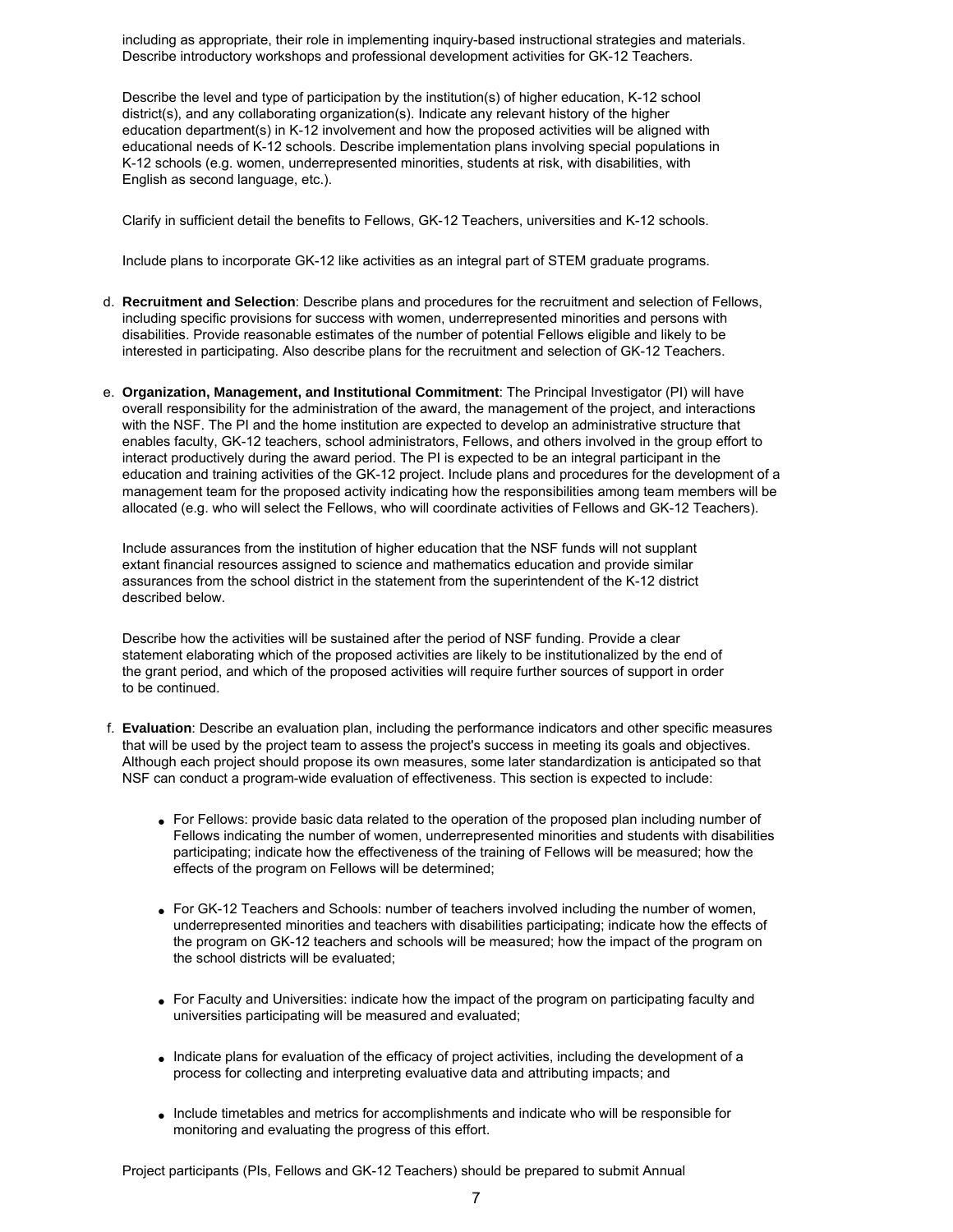Reports via FastLane; add information annually to a web based GK-12 specific data collection system ;participate in long-term follow-up activities supported by NSF; and cooperate in an overall program evaluation to be conducted by the NSF.

- g. **List of Faculty Participants**: Include departmental and, if appropriate, institutional affiliation of all faculty participants expected to mentor Fellows or to otherwise play an important role in the project. Indicate how the Fellows' advisors will be involved and how they will provide feedback to the Fellows.
- h. **School District Involvement**: Include a brief summary of school district participation and a list of participating school districts. A statement from the superintendent(s) of the participating K-12 school district (s) must also be included with the application. The statement(s) with the original signature may be electronically scanned and incorporated as a PDF file into the Supplementary Documentation (see item 7 below).

# **Additional Elements for Track 2 Proposals:**

In the Results from Prior NSF Support (section V. 3. a.) Track 2 proposals should also describe the earlier GK-12 project(s), their outcomes, ongoing progress and lessons learned. If appropriate indicate how these serve as a base for or will be incorporated into the proposed project. Include specific outcomes for Fellows, GK-12 Teachers and students; the nature of current partnerships (especially with schools); the interest and contributions of faculty and administrators including those that are not members of the leadership team; and a summary of the supporting infrastructure.

In the Project Plan (section V. 3. c.) indicate how participating Fellows, GK-12 Teachers and schools will be followed longitudinally to determine indicators of project impact and sustainability such as: length of time that Fellows take to degree completion compared to other graduate students, career choices, outreach efforts and teaching practices adapted; increased teacher expertise in science and mathematics, teaching methods adapted, participation in professional development activities in STEM; number of schools or teachers requesting GK-12 partnerships, changes in student STEM interest and competence level; number of faculty and students participating in GK-12 activities, changes in faculty and/or department support and practices related to GK-12 activities, and overall impact on the institution.

Indicate how you plan to implement GK-12 type activities as an element of the institution's STEM graduate education program(s); how you plan to establish K-12-university partnerships; and how they will serve as a mechanism to advance STEM education.

Indicate the project's potential as a national model and as contributor to research on STEM graduate education. For example, indicate how your project is contributing to building a research community that can address current trends in STEM graduate education and how your project is broadening the diversity of students in STEM graduate education.

In the Organization, Management and Institutional Commitment Section (V. 3. e.), describe the infrastructure already developed to support the GK-12 project, include any plans for changing it, the reasons for the planned changes, and the partnership's plans for maintaining this infrastructure once the partnership has become self-sustaining. Indicate strategies and commitments for sustainability of funding beyond NSF support.

- 4. **REFERENCES CITED** (see GPG, Chapter II Section C.4): Any literature cited should be specifically related to the proposed project, and the Project Description should make clear how each reference has played a role in the motivation for or design of the project.
- 5. **BIOGRAPHICAL SKETCHES** (see GPG, Chapter II, Section C.5): This section must not exceed 2 pages per individual. For each of the personnel listed by name on the budget page and each person included on the list of faculty participants (Item 3g), provide a Biographical Sketch highlighting information that will help in understanding the qualifications that this individual will bring to the GK-12 project. This Biographical Sketch should include information about recent training activities such as the number and names of graduate students who carried out research under the faculty member's direction in each of the last three years. List the titles of courses taught by the faculty member during the past three years and include other relevant activities, such as organization of workshops or special courses. Include information related to activities conducted in collaboration with K-12 schools or other educational organizations. List current and past collaborators including those with whom the faculty member has coauthored papers within the past four years.
- 6. **CURRENT AND PENDING SUPPORT** (see GPG Chapter II Section C.7): For each PI and Co-PI, you must indicate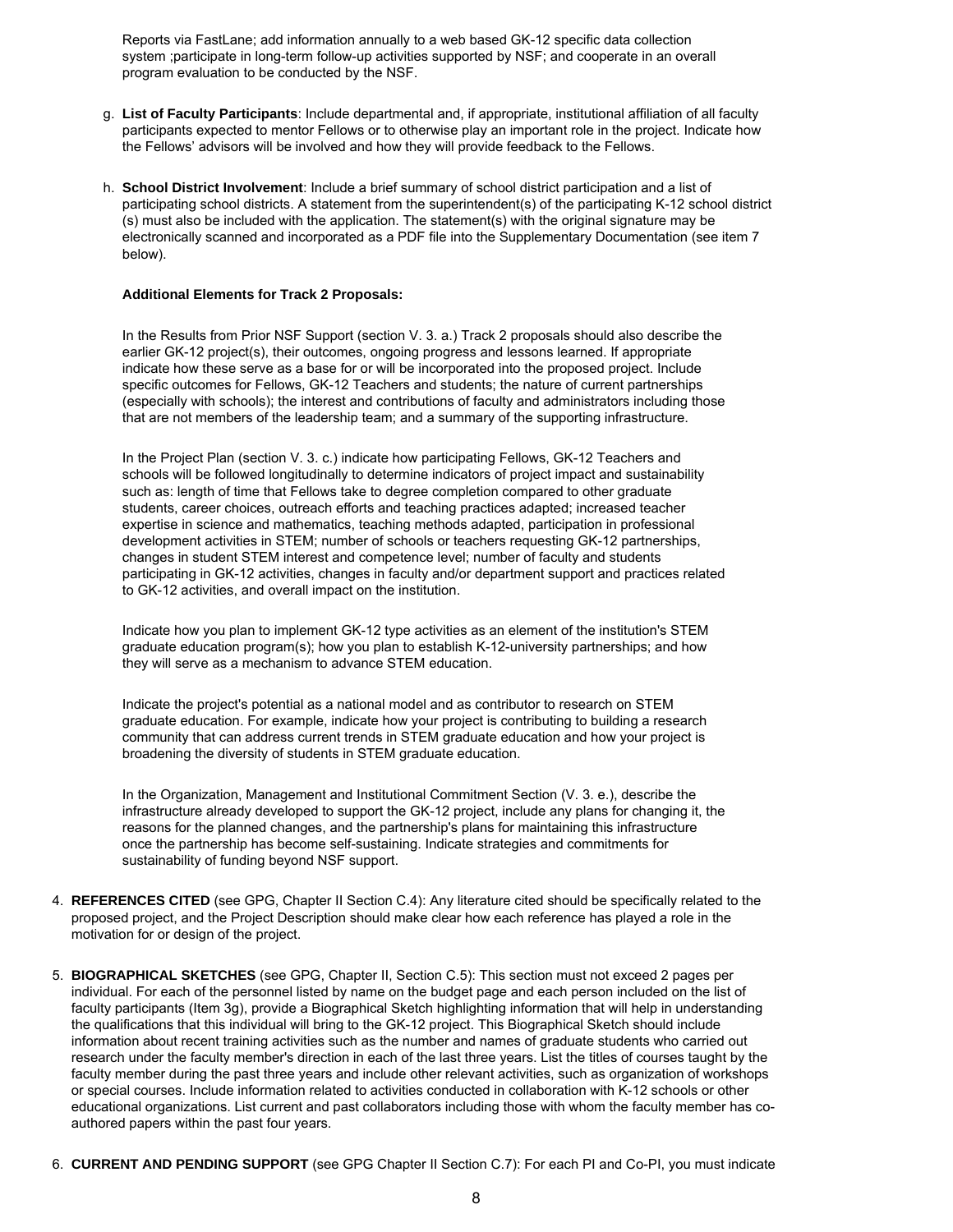time commitments for all current and pending support from all agencies. This is not limited to NSF or other federal agency support.

7. **SUPPLEMENTARY DOCUMENTATION:** This section should not exceed 10 pages. It must include a statement from the superintendent(s) of the local K-12 school district(s) involved. The local superintendent(s) or chief school officer (s) who can represent the school district and honor its financial commitments must sign this statement. This statement should include some background about participating schools and demographics of the student population; specific STEM needs of participating schools or of the district in general; specific conditions in the K-12 schools in which Fellows are expected to operate (e.g. availability of technology and/or scientific materials); coordinated plans of the district to receive GK-12 Fellows into its schools; financial commitments or other support to be provided for GK-12 Teachers (e.g. release time, conference attendance, workshop participation, professional development units); and incentives, recognition and awards to be provided to GK-12 Teachers for their participation in the GK-12 project.

Proposers are reminded to identify the program announcement/solicitation number (05-553) in the program announcement/ solicitation block on the proposal Cover Sheet. Compliance with this requirement is critical to determining the relevant proposal processing guidelines. Failure to submit this information may delay processing.

# <span id="page-8-0"></span>**B. Budgetary Information**

# **Cost Sharing:**

Cost sharing is not required in proposals submitted under this Program Solicitation.

# **Other Budgetary Limitations:**

The costs of participant (Fellows, GK-12 Teachers) travel, the costs of workshops, and the cost of education for Graduate Fellows should be listed under Participant Support Costs (Section F), as should the stipends for Fellows and GK-12 Teachers. Separate the costs for Fellows and GK-12 Teachers in the Budget Justification. If there are compelling reasons for listing these costs elsewhere in the budget, these reasons must be stated in the Budget Justification. None of these costs should be included in the base used to calculate Indirect Costs.

# **Budget Preparation Instructions:**

Provide a Summary Proposal Budget for each year of support requested. FastLane will create the cumulative budget automatically.

Recognizing the importance of infrastructure support and the significant involvement of faculty and GK-12 Teachers, up to 30% of the budget may be designated for direct costs other than Fellows' stipends, GK-12 Teacher stipends and cost-ofeducation allowances. These funds are intended to supplement institutional and school district resources in support of GK-12 activities.

Funds may be requested for personnel to develop and construct special instruments, for the purchase of computer software, or for other special-purpose materials related to the project. Use of inquiry-based educational materials such as those developed under NSF support is encouraged. The total requested for software and special-purpose materials may not exceed \$10,000.

Funds may be requested for professional development, training or workshop participation for GK-12 Teachers.

Funds should be included for the PI and up to three participants to attend an annual meeting convened by NSF in the Washington, D.C. area. The participants should include at least one Fellow and one GK-12 Teacher.

Budget Justification: This section must not exceed 3 pages. A brief justification for funds in each budget category should be provided. List next to each item commented upon in the Budget Justification the corresponding letter and number of that item on the Budget Page.

#### <span id="page-8-1"></span>**C. Due Dates**

Proposals must be submitted by the following date(s):

# **Letters of Intent** *(required):*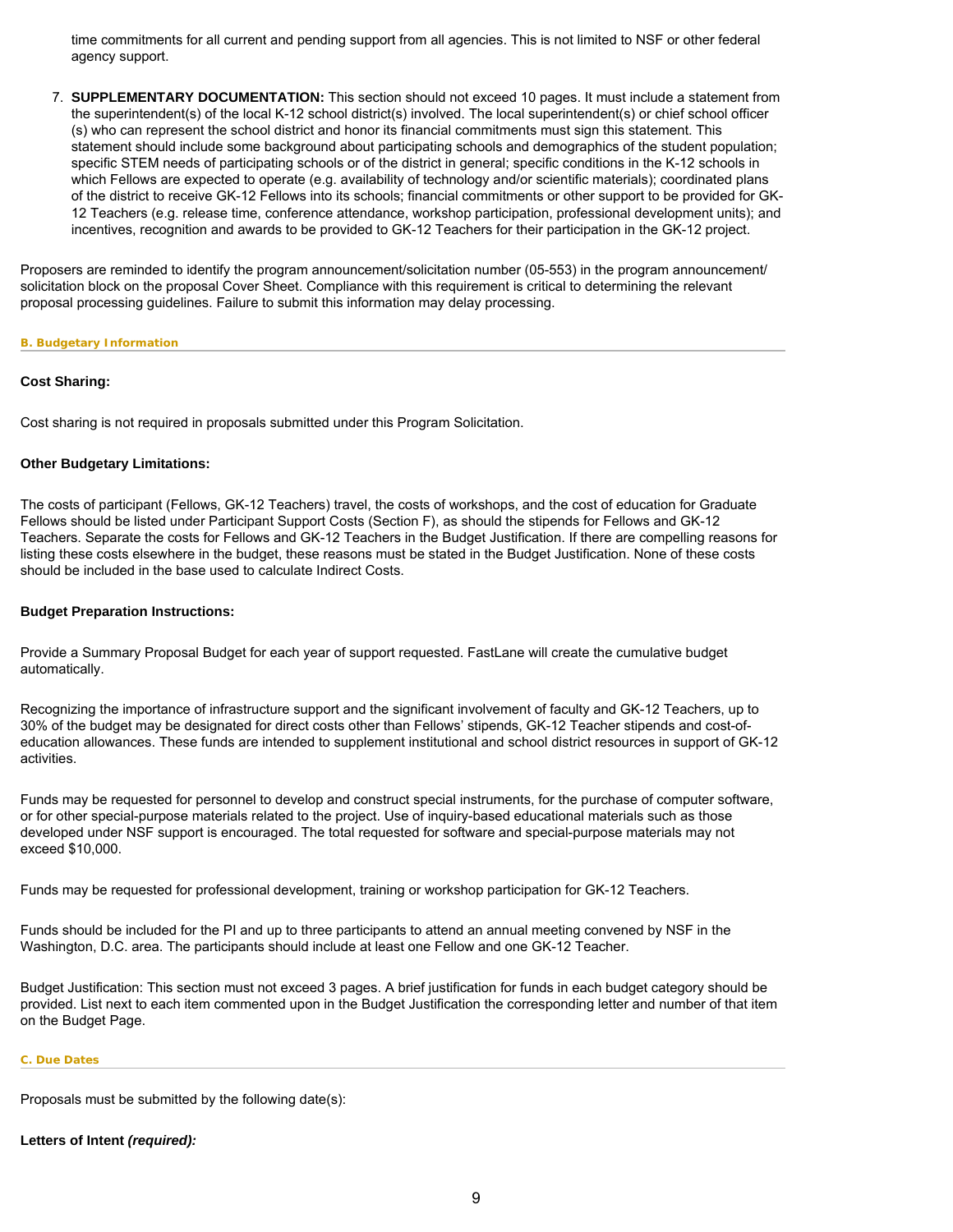# May 04, 2005

(due by 5 p. m. proposer's local time)

# **Full Proposal Deadline(s)**:

June 02, 2005

(due by 5 p. m. proposer's local time)

### <span id="page-9-0"></span>**D. FastLane Requirements**

Proposers are required to prepare and submit all proposals for this announcement/solicitation through the FastLane system. Detailed instructions for proposal preparation and submission via FastLane are available at: [https://www.fastlane.nsf.gov/a1/](https://www.fastlane.nsf.gov/a1/newstan.htm) [newstan.htm](https://www.fastlane.nsf.gov/a1/newstan.htm). For FastLane user support, call the FastLane Help Desk at 1-800-673-6188 or e-mail [fastlane@nsf.gov.](mailto:fastlane@nsf.gov) The FastLane Help Desk answers general technical questions related to the use of the FastLane system. Specific questions related to this program announcement/solicitation should be referred to the NSF program staff contact(s) listed in Section VIII of this announcement/solicitation.

*Submission of Electronically Signed Cover Sheets*. The Authorized Organizational Representative (AOR) must electronically sign the proposal Cover Sheet to submit the required proposal certifications (see Chapter II, Section C of the Grant Proposal [Guide](http://www.nsf.gov/pubsys/ods/getpub.cfm?gpg) for a listing of the certifications). The AOR must provide the required electronic certifications within five working days following the electronic submission of the proposal. Proposers are no longer required to provide a paper copy of the signed Proposal Cover Sheet to NSF. Further instructions regarding this process are available on the FastLane Website at: [http://](http://www.fastlane.nsf.gov/) [www.fastlane.nsf.gov](http://www.fastlane.nsf.gov/)

### <span id="page-9-2"></span><span id="page-9-1"></span>**VI. PROPOSAL REVIEW INFORMATION**

### **A. NSF Proposal Review Process**

Reviews of proposals submitted to NSF are solicited from peers with expertise in the substantive area of the proposed research or education project. These reviewers are selected by Program Officers charged with the oversight of the review process. NSF invites the proposer to suggest, at the time of submission, the names of appropriate or inappropriate reviewers. Care is taken to ensure that reviewers have no conflicts with the proposer. Special efforts are made to recruit reviewers from non-academic institutions, minority-serving institutions, or adjacent disciplines to that principally addressed in the proposal.

The National Science Board approved revised criteria for evaluating proposals at its meeting on March 28, 1997 [\(NSB 97-](http://www.nsf.gov/pubsys/ods/getpub.cfm?nsb9772) [72\).](http://www.nsf.gov/pubsys/ods/getpub.cfm?nsb9772) All NSF proposals are evaluated through use of the two merit review criteria. In some instances, however, NSF will employ additional criteria as required to highlight the specific objectives of certain programs and activities.

On July 8, 2002, the NSF Director issued [Important Notice 127,](http://www.nsf.gov/pubsys/ods/getpub.cfm?iin127) Implementation of new Grant Proposal Guide Requirements Related to the Broader Impacts Criterion. This Important Notice reinforces the importance of addressing both criteria in the preparation and review of all proposals submitted to NSF. NSF continues to strengthen its internal processes to ensure that both of the merit review criteria are addressed when making funding decisions.

In an effort to increase compliance with these requirements, the January 2002 issuance of the GPG incorporated revised proposal preparation guidelines relating to the development of the Project Summary and Project Description. Chapter II of the GPG specifies that Principal Investigators (PIs) must address both merit review criteria in separate statements within the onepage Project Summary. This chapter also reiterates that broader impacts resulting from the proposed project must be addressed in the Project Description and described as an integral part of the narrative.

Effective October 1, 2002, NSF will return without review proposals that do not separately address both merit review criteria within the Project Summary. It is believed that these changes to NSF proposal preparation and processing guidelines will more clearly articulate the importance of broader impacts to NSF-funded projects.

The two National Science Board approved merit review criteria are listed below (see the [Grant Proposal Guide](http://www.nsf.gov/pubsys/ods/getpub.cfm?gpg) Chapter III.A for further information). The criteria include considerations that help define them. These considerations are suggestions and not all will apply to any given proposal. While proposers must address both merit review criteria, reviewers will be asked to address only those considerations that are relevant to the proposal being considered and for which he/she is qualified to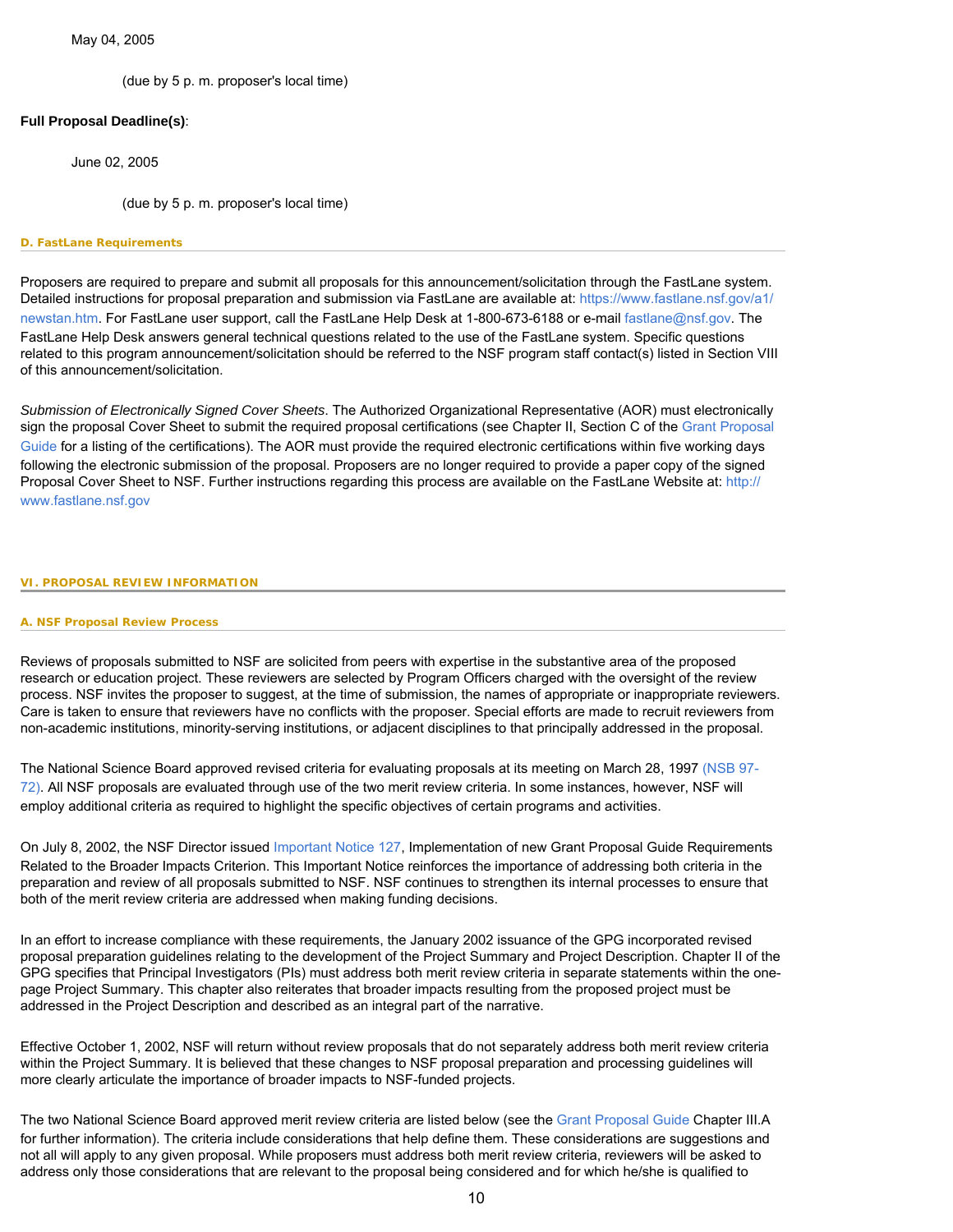# **What is the intellectual merit of the proposed activity?**

How important is the proposed activity to advancing knowledge and understanding within its own field or across different fields? How well qualified is the proposer (individual or team) to conduct the project? (If appropriate, the reviewer will comment on the quality of the prior work.) To what extent does the proposed activity suggest and explore creative and original concepts? How well conceived and organized is the proposed activity? Is there sufficient access to resources?

# **What are the broader impacts of the proposed activity?**

How well does the activity advance discovery and understanding while promoting teaching, training, and learning? How well does the proposed activity broaden the participation of underrepresented groups (e.g., gender, ethnicity, disability, geographic, etc.)? To what extent will it enhance the infrastructure for research and education, such as facilities, instrumentation, networks, and partnerships? Will the results be disseminated broadly to enhance scientific and technological understanding? What may be the benefits of the proposed activity to society?

NSF staff will give careful consideration to the following in making funding decisions:

# *Integration of Research and Education*

One of the principal strategies in support of NSF's goals is to foster integration of research and education through the programs, projects, and activities it supports at academic and research institutions. These institutions provide abundant opportunities where individuals may concurrently assume responsibilities as researchers, educators, and students and where all can engage in joint efforts that infuse education with the excitement of discovery and enrich research through the diversity of learning perspectives.

# *Integrating Diversity into NSF Programs, Projects, and Activities*

Broadening opportunities and enabling the participation of all citizens -- women and men, underrepresented minorities, and persons with disabilities -- is essential to the health and vitality of science and engineering. NSF is committed to this principle of diversity and deems it central to the programs, projects, and activities it considers and supports.

# **Additional Review Criteria**:

For both Track 1 and 2 proposals:

In light of the GK-12 program's objectives, reviewers will be asked to consider the above two merit review criteria with emphasis placed on:

- Expected benefits to Fellows, their institutions of higher education, K-12 students and their schools, and GK-12 Teachers.
- Team composition and extent of collaboration between the proposing institution(s) of higher education and the participating K-12 school district(s).
- Effectiveness of the plans and procedures for the recruitment and selection of Fellows and GK-12 Teachers, including attention to diversity.
- Intellectual basis for and quality of the planned education and training activities for Fellows and GK-12 Teachers.
- Consistency of project designs with mathematics and science standards established by national organizations, states, and school districts.
- Importance of the disciplinary or multidisciplinary perspective, including its effectiveness as an intellectual focus for the project.
- Appropriateness of the administrative plan and organization structure in assuring fair and effective allocation of group resources.
- Appropriateness of the plans for data collection including evaluation of project performance and follow up.
- Appropriateness of the budget.
- Sustainability of the project activities beyond the period of NSF funding.
- Appropriateness of the plans for assessment of project performance in meeting objectives and expanding the knowledge base in STEM graduate education and disseminating results to appropriate professional communities.

Priority will be given to Track 1 proposals from institutions that have not received a previous GK-12 award.

Additional criteria for Track 2 include:

• The quality and outcomes of the previous GK-12 project(s) and its dissemination.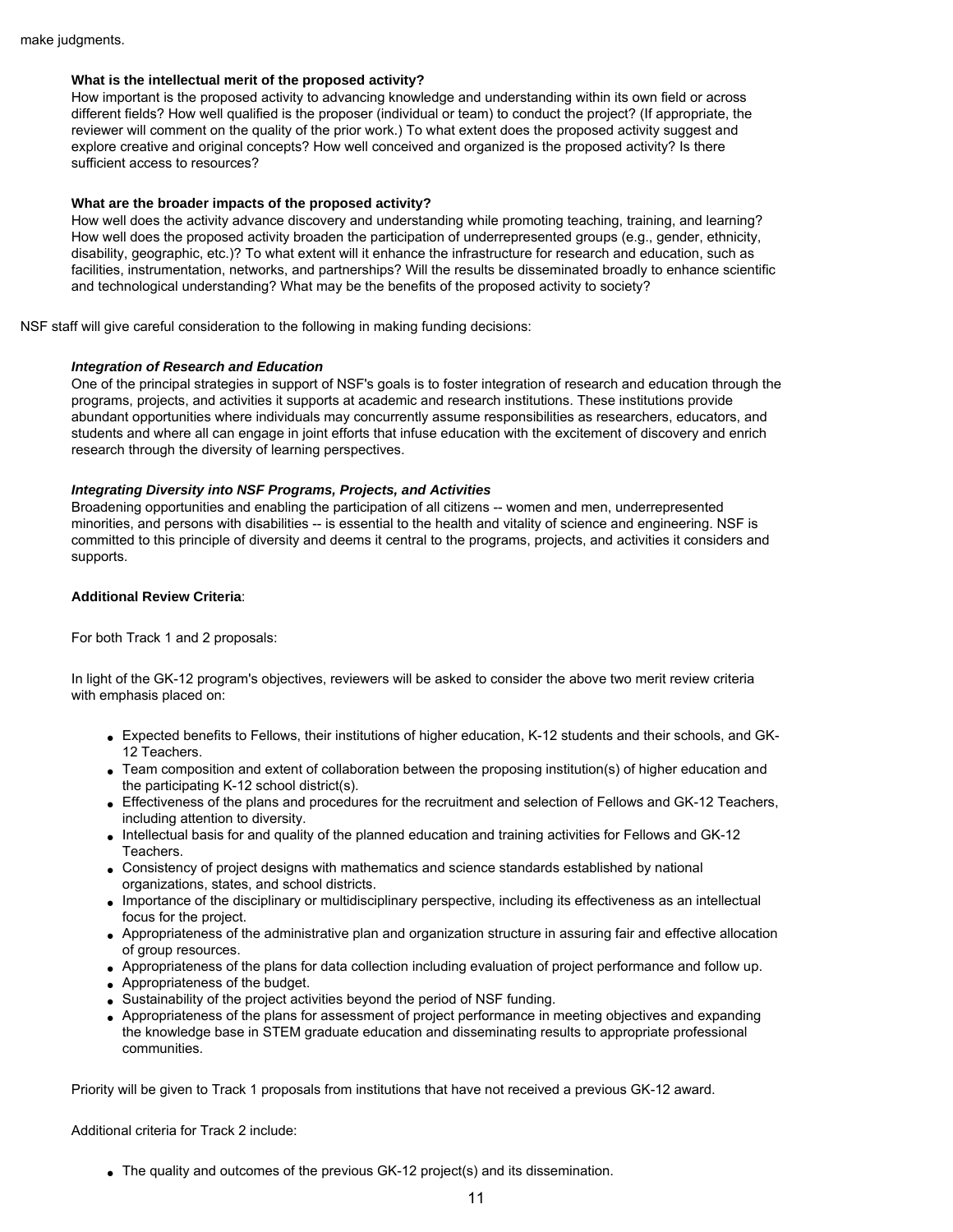- The likelihood for sustainability; the presence of a clear plan for incorporating GK-12 opportunities into the institution's STEM graduate education, including the necessary supporting infrastructure.
- The potential of the project for serving as a national model and for contributing to scholarly research about graduate education in STEM.

#### <span id="page-11-0"></span>**B. Review Protocol and Associated Customer Service Standard**

All proposals are carefully reviewed by at least three other persons outside NSF who are experts in the particular field represented by the proposal. Proposals submitted in response to this announcement/solicitation will be reviewed by Panel Review.

Reviewers will be asked to formulate a recommendation to either support or decline each proposal. The Program Officer assigned to manage the proposal's review will consider the advice of reviewers and will formulate a recommendation.

A summary rating and accompanying narrative will be completed and submitted by each reviewer. In all cases, reviews are treated as confidential documents. Verbatim copies of reviews, excluding the names of the reviewers, are sent to the Principal Investigator/Project Director by the Program Director. In addition, the proposer will receive an explanation of the decision to award or decline funding.

NSF is striving to be able to tell proposers whether their proposals have been declined or recommended for funding within six months. The time interval begins on the closing date of an announcement/solicitation, or the date of proposal receipt, whichever is later. The interval ends when the Division Director accepts the Program Officer's recommendation.

In all cases, after programmatic approval has been obtained, the proposals recommended for funding will be forwarded to the Division of Grants and Agreements for review of business, financial, and policy implications and the processing and issuance of a grant or other agreement. Proposers are cautioned that only a Grants and Agreements Officer may make commitments, obligations or awards on behalf of NSF or authorize the expenditure of funds. No commitment on the part of NSF should be inferred from technical or budgetary discussions with a NSF Program Officer. A Principal Investigator or organization that makes financial or personnel commitments in the absence of a grant or cooperative agreement signed by the NSF Grants and Agreements Officer does so at their own risk.

# <span id="page-11-2"></span><span id="page-11-1"></span>**VII. AWARD ADMINISTRATION INFORMATION**

# **A. Notification of the Award**

Notification of the award is made to *the submitting organization* by a Grants Officer in the Division of Grants and Agreements. Organizations whose proposals are declined will be advised as promptly as possible by the cognizant NSF Program Division administering the program. Verbatim copies of reviews, not including the identity of the reviewer, will be provided automatically to the Principal Investigator. (See section VI.A. for additional information on the review process.)

# <span id="page-11-3"></span>**B. Award Conditions**

An NSF award consists of: (1) the award letter, which includes any special provisions applicable to the award and any numbered amendments thereto; (2) the budget, which indicates the amounts, by categories of expense, on which NSF has based its support (or otherwise communicates any specific approvals or disapprovals of proposed expenditures); (3) the proposal referenced in the award letter; (4) the applicable award conditions, such as Grant General Conditions (NSF-GC-1); \* or Federal Demonstration Partnership (FDP) Terms and Conditions \* and (5) any announcement or other NSF issuance that may be incorporated by reference in the award letter. Cooperative agreement awards also are administered in accordance with NSF Cooperative Agreement Terms and Conditions (CA-1). Electronic mail notification is the preferred way to transmit NSF awards to organizations that have electronic mail capabilities and have requested such notification from the Division of Grants and Agreements.

\*These documents may be accessed electronically on NSF's Website at [http://www.nsf.gov/home/grants/grants\\_gac.htm](http://www.nsf.gov/awards/managing/general_conditions.jsp) Paper copies may be obtained from the NSF Publications Clearinghouse, telephone (703) 292-7827 or by e-mail from [pubs@nsf.gov.](mailto:pubs@nsf.gov)

More comprehensive information on NSF Award Conditions is contained in the NSF *Grant Policy Manual* (GPM) Chapter II, available electronically on the NSF Website at<http://www.nsf.gov/cgi-bin/getpub?gpm>. The GPM is also for sale through the Superintendent of Documents, Government Printing Office (GPO), Washington, DC 20402. The telephone number at GPO for subscription information is (202) 512-1800. The GPM may be ordered through the GPO Website at [http://www.gpo.gov](http://www.gpo.gov/).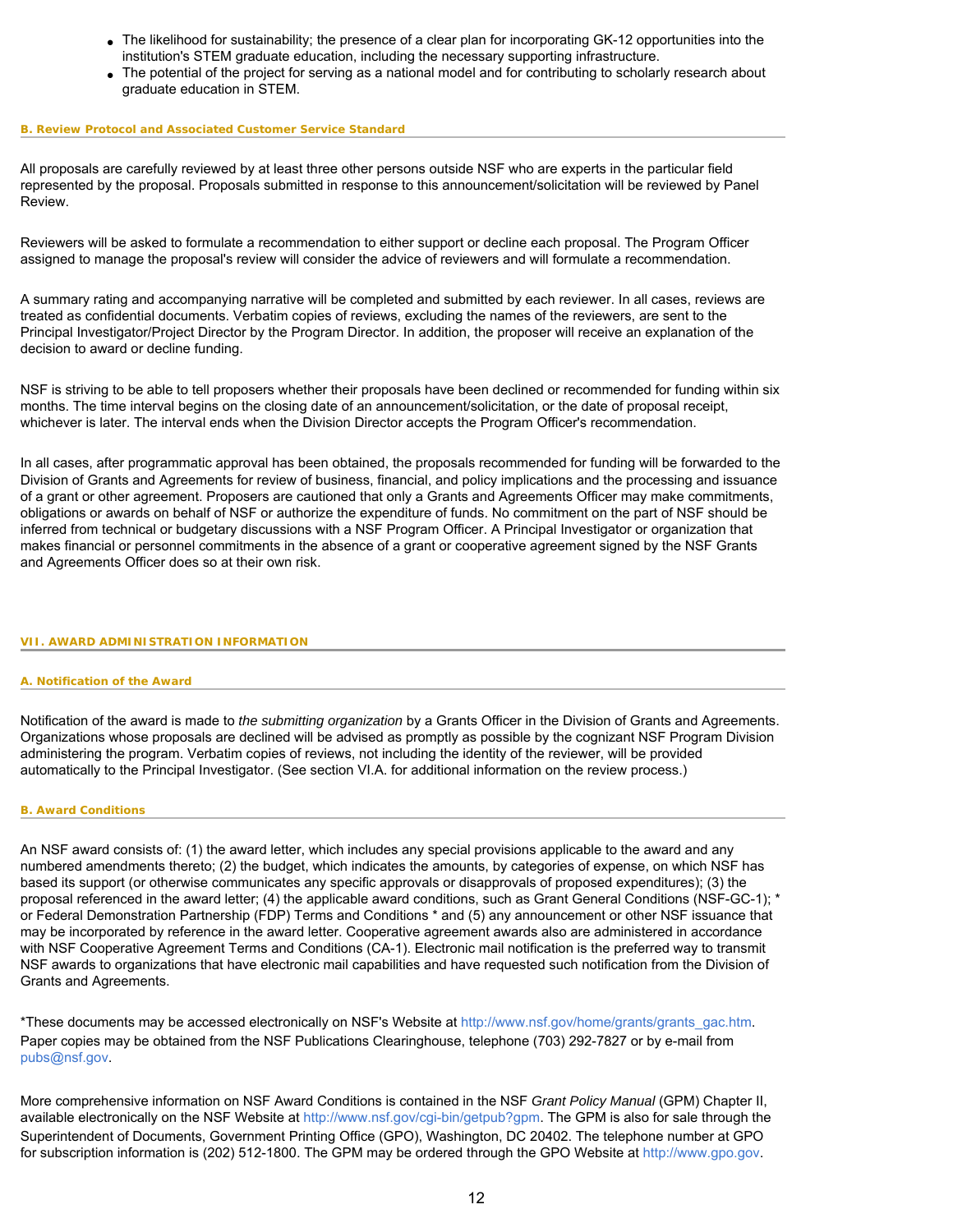<span id="page-12-0"></span>For all multi-year grants (including both standard and continuing grants), the PI must submit an annual project report to the cognizant Program Officer at least 90 days before the end of the current budget period.

In addition to submitting Annual Reports via FASTLANE, PIs and Project participants should be prepared to cooperate in an overall program evaluation to be conducted by the NSF and to provide information annually to a web based GK-12 specific data collection system (See Section V Proposal Preparation and Submission Instructions; A. Proposal Preparation Instructions, Full Proposal Instructions; Subsection 3 Project Description; Subdivision f. Evaluation)

Within 90 days after the expiration of an award, the PI also is required to submit a final project report. Failure to provide final technical reports delays NSF review and processing of pending proposals for the PI and all Co-PIs. PIs should examine the formats of the required reports in advance to assure availability of required data.

PIs are required to use NSF's electronic project reporting system, available through FastLane, for preparation and submission of annual and final project reports. This system permits electronic submission and updating of project reports, including information on project participants (individual and organizational), activities and findings, publications, and other specific products and contributions. PIs will not be required to re-enter information previously provided, either with a proposal or in earlier updates using the electronic system.

#### <span id="page-12-1"></span>**VIII. CONTACTS FOR ADDITIONAL INFORMATION**

General inquiries regarding this program should be made to:

- Sonia Ortega, Program Director, Directorate for Education & Human Resources, Division of Graduate Education, 907 N, telephone: (703) 292-8697, fax: (703) 292-9048, email: [sortega@nsf.gov](mailto:sortega@nsf.gov)
- Carolyn L. Piper, Program Manager, Directorate for Education & Human Resources, Division of Graduate Education, 907 N, telephone: (703) 292-8697, fax: (703) 292-9048, email: [cpiper@nsf.gov](mailto:cpiper@nsf.gov)

For questions related to the use of FastLane, contact:

- Yvette D. Jackson, Information Technology Specialist, Directorate for Education & Human Resources, Division of Graduate Education, 907 N, telephone: (703) 292-4925, fax: (703) 292-9048, email: [yjackson@nsf.gov](mailto:yjackson@nsf.gov)
- FastLane Help Desk, telephone: 1-800-873-6188, email: [fastlane@nsf.gov](mailto:fastlane@nsf.gov)

#### <span id="page-12-2"></span>**IX. OTHER PROGRAMS OF INTEREST**

The NSF *Guide to Programs* is a compilation of funding for research and education in science, mathematics, and engineering. The NSF *Guide to Programs* is available electronically at <http://www.nsf.gov/cgi-bin/getpub?gp>. General descriptions of NSF programs, research areas, and eligibility information for proposal submission are provided in each chapter.

Many NSF programs offer announcements or solicitations concerning specific proposal requirements. To obtain additional information about these requirements, contact the appropriate NSF program offices. Any changes in NSF's fiscal year programs occurring after press time for the *Guide to Programs* will be announced in the NSF [E-Bulletin,](http://www.nsf.gov/funding/pgm_list.jsp?org=NSF&ord=date) which is updated daily on the NSF Website at [http://www.nsf.gov/home/ebulletin,](http://www.nsf.gov/funding/pgm_list.jsp?org=NSF&ord=date) and in individual program announcements/solicitations. Subscribers can also sign up for NSF's [Custom News Service](http://www.nsf.gov/home/cns/start.htm) [\(http://www.nsf.gov/home/cns/start.htm](http://www.nsf.gov/home/cns/start.htm)) to be notified of new funding opportunities that become available.

# **Research on Learning and Education (ROLE)**

The NSF's Division of Graduate Education (DGE) and the Division of Research, Evaluation and Communication (REC) offer an opportunity to support research projects on graduate education (see [http://www.nsf.gov/pubsys/ods/getpub.cfm?](http://www.nsf.gov/pubsys/ods/getpub.cfm?nsf05529) [nsf05529](http://www.nsf.gov/pubsys/ods/getpub.cfm?nsf05529) ). This opportunity encourages proposals for research that can serve as a basis for broadening participation and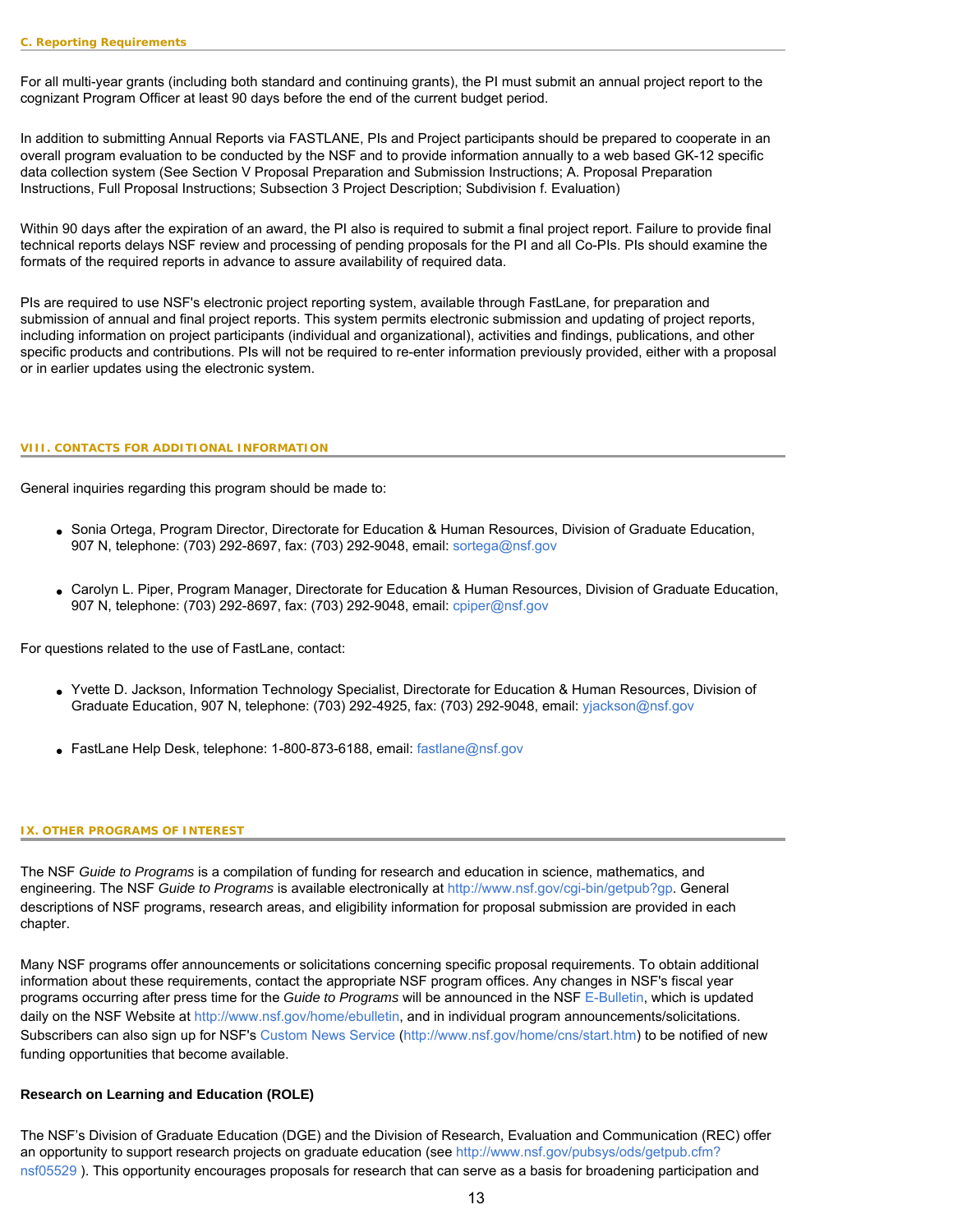strengthening graduate education in science, technology, engineering, and mathematics (STEM) disciplines as well as graduate education in STEM education. Successful proposals will demonstrate expertise in education research and/or social science research methods as well as knowledge about STEM graduate education. The objective is to build a research community that can more effectively address current trends in STEM graduate education such as:

- Emerging STEM research fields, particularly cross-disciplinary ones;
- Changes in skills expected for STEM professionals;
- Efforts to broaden the diversity of students in STEM graduate education;
- The effects on graduate education of growing international cooperation; and
- Uses of new technologies in both education and research.

Proposals may address these topics and others directly related to questions of interest to GK-12 projects. For example: Does the GK-12 program reach and attract students who would otherwise be less likely to start and complete PhD programs in STEM disciplines? What has been the impact of GK-12 on participating graduate student interest, particularly after graduation?

# **Online Evaluation Resource Library (OERL)**

The Online Evaluation Resource Library, funded by NSF, provides guidelines for how to improve evaluation practice using Web site resources. It provides a large collection of sound plans, reports and instruments from past and current project evaluations in several content areas.

OERL resources include instruments, plans, and reports from evaluations that have proven to be sound and representative of current evaluation practices. It also includes alignment tables that contain criteria and a glossary to help with the development of your own plans, reports and instruments.

Principal investigators and GK-12 project evaluators are encouraged to consult OERL at: [http://oerl.sri.com](http://oerl.sri.com/).

# **ABOUT THE NATIONAL SCIENCE FOUNDATION**

The National Science Foundation (NSF) funds research and education in most fields of science and engineering. Awardees are wholly responsible for conducting their project activities and preparing the results for publication. Thus, the Foundation does not assume responsibility for such findings or their interpretation.

NSF welcomes proposals from all qualified scientists, engineers and educators. The Foundation strongly encourages women, minorities and persons with disabilities to compete fully in its programs. In accordance with Federal statutes, regulations and NSF policies, no person on grounds of race, color, age, sex, national origin or disability shall be excluded from participation in, be denied the benefits of, or be subjected to discrimination under any program or activity receiving financial assistance from NSF, although some programs may have special requirements that limit eligibility.

*Facilitation Awards for Scientists and Engineers with Disabilities* (FASED) provide funding for special assistance or equipment to enable persons with disabilities (investigators and other staff, including student research assistants) to work on NSF-supported projects. See the GPG Chapter II, Section D.2 for instructions regarding preparation of these types of proposals.

The National Science Foundation promotes and advances scientific progress in the United States by competitively awarding grants and cooperative agreements for research and education in the sciences, mathematics, and engineering.

To get the latest information about program deadlines, to download copies of NSF publications, and to access abstracts of awards, visit the NSF Website at [http://www.nsf.gov](http://www.nsf.gov/)

| • Location:                                            | 4201 Wilson Blvd. Arlington, VA 22230 |
|--------------------------------------------------------|---------------------------------------|
| • For General Information<br>(NSF Information Center): | $(703)$ 292-5111                      |
| • TDD (for the hearing-impaired):                      | (703) 292-5090                        |